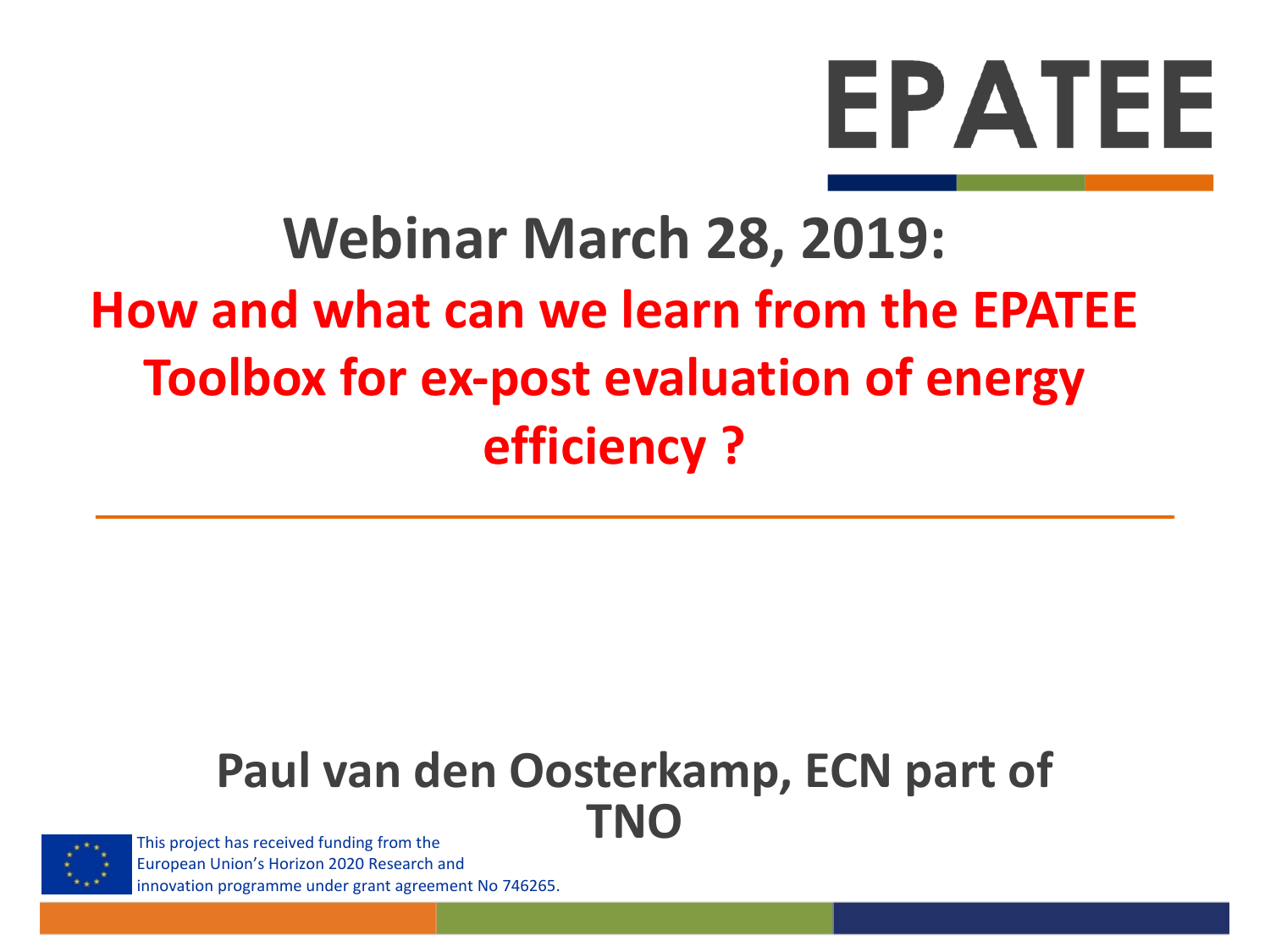



#### **Aim of the Toolbox**

- General guidance on ex-post evaluation of Energy **Efficiency**
- Providing a Knowledge Base of relevant references
- Providing advanced guidance on specific **C**ombinations of **P**olicy measure, **S**ector and calculation **M**ethod (PSMC)
	- By guiding users through different menu's
	- By an interactive selection mechanism (wizard)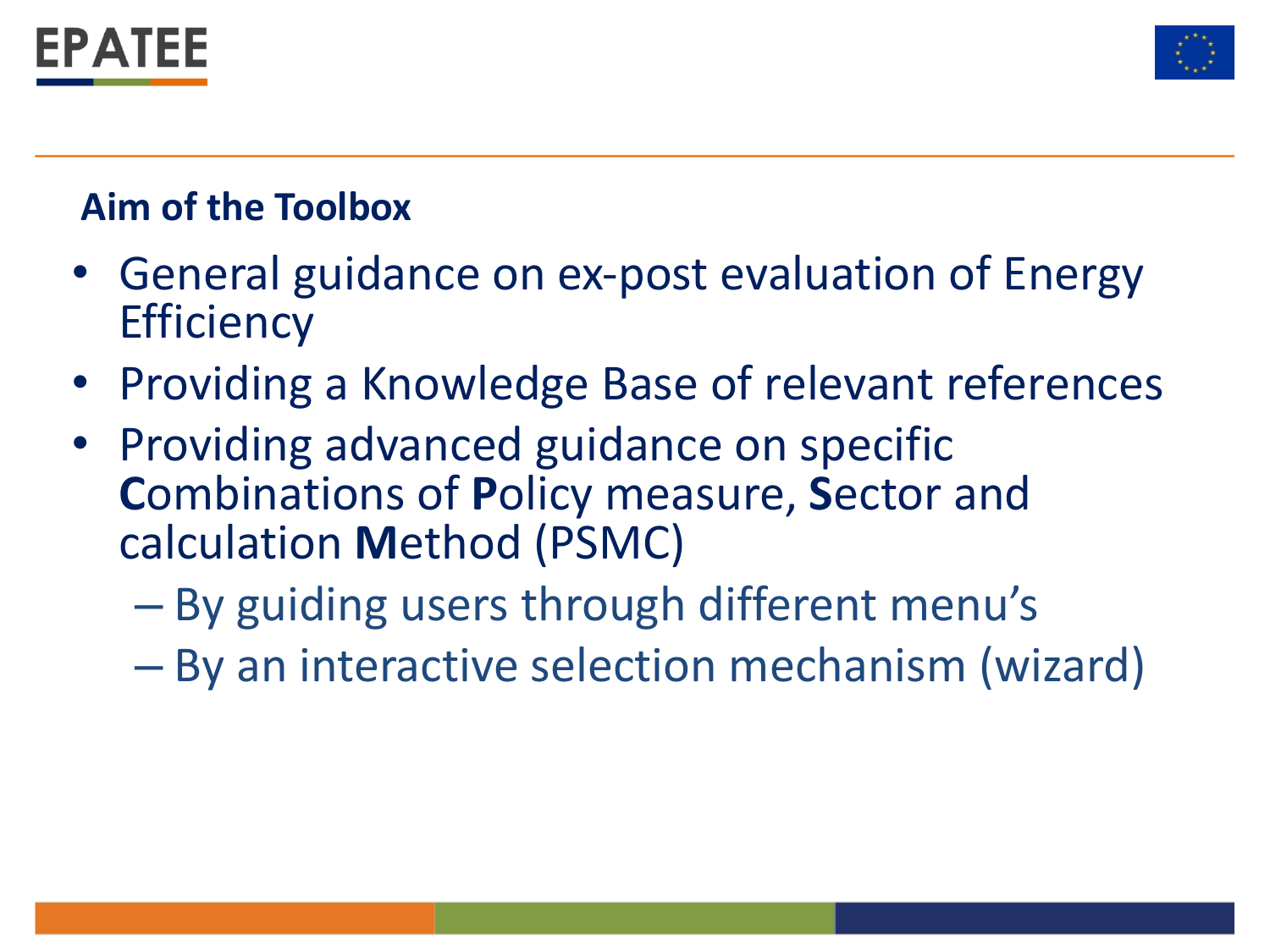



# **Guidelines/tools**

- Based on general template for tool descriptions
- Descriptions for 30 tools (tailored to specific PSM combinations) of how to execute the evaluation, given the needs and possibilities for the specific combination)
- References to pdf's in Knowledge Base
- References to General guidance in Toolbox
- References to internal Notes in the project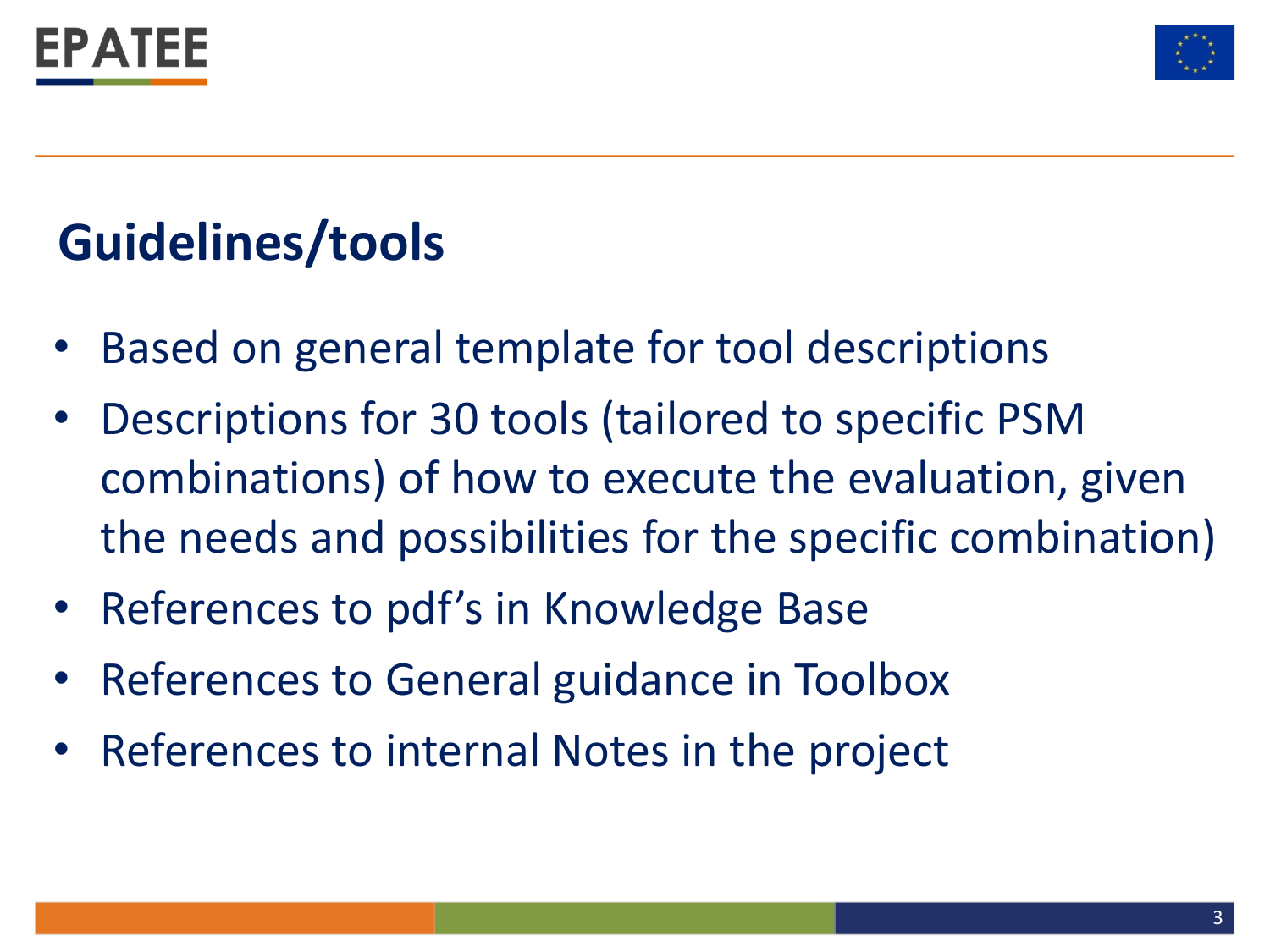



## **The Toolbox aims to combine the Knowledge Base, general guidance and the PSMC's in a single platform**

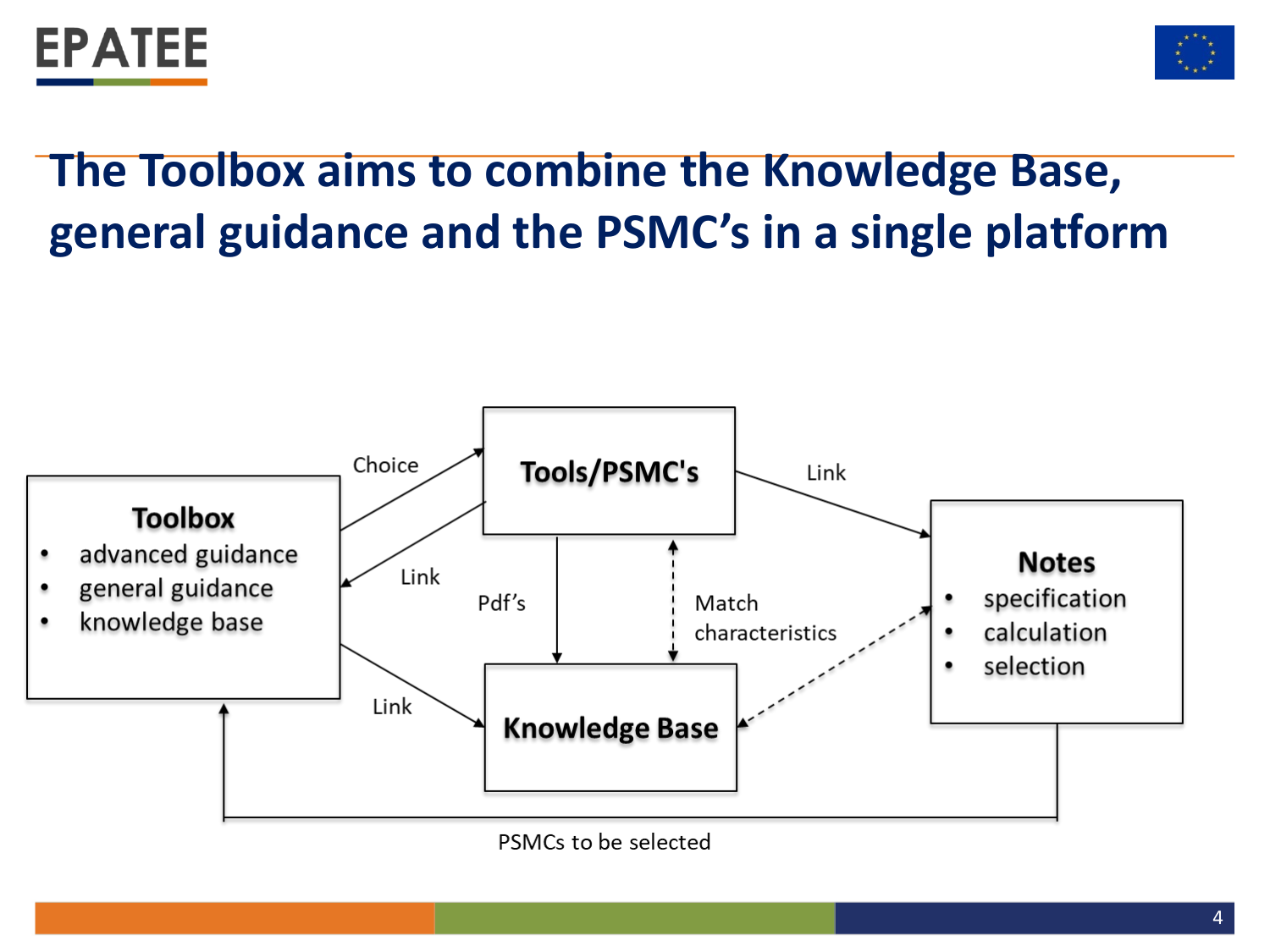



#### **Examples of internal Notes in the project :**

*Internal Notes:*

- A. Main policy measure types and selection for PSMC
- B. Adapted set of (sub)sectors for PSMC analysis
- C. Definitions related to Energy savings evaluation
- D. Saving calculation methods and their application in the EPATEE Toolbox
- E. Definition, applicability analysis and selection of tools for the Toolbox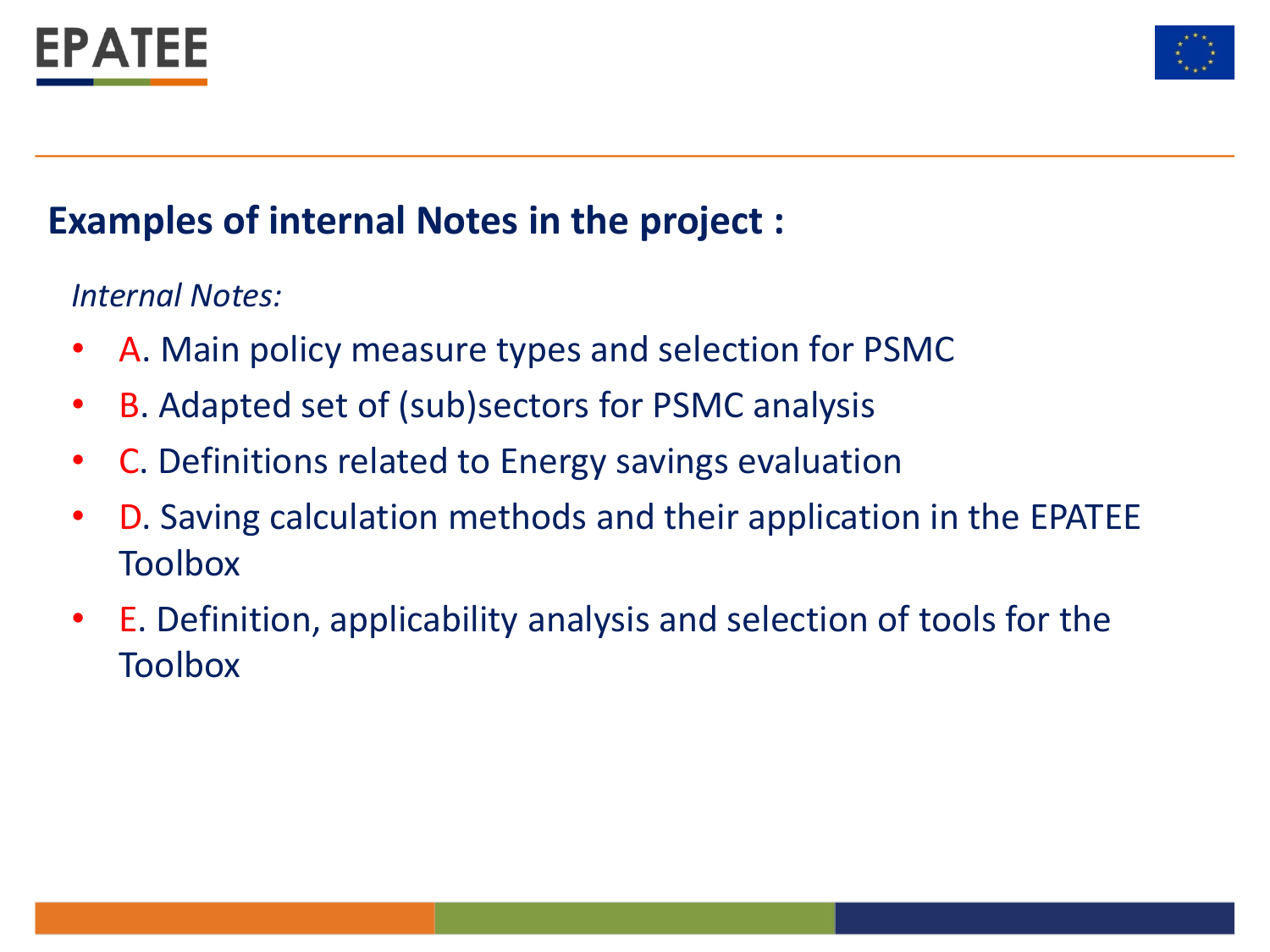



#### **General organisation of the toolbox**



EPATEE Tool set-up and Knowledge Base, as discussed with FhG in december 2017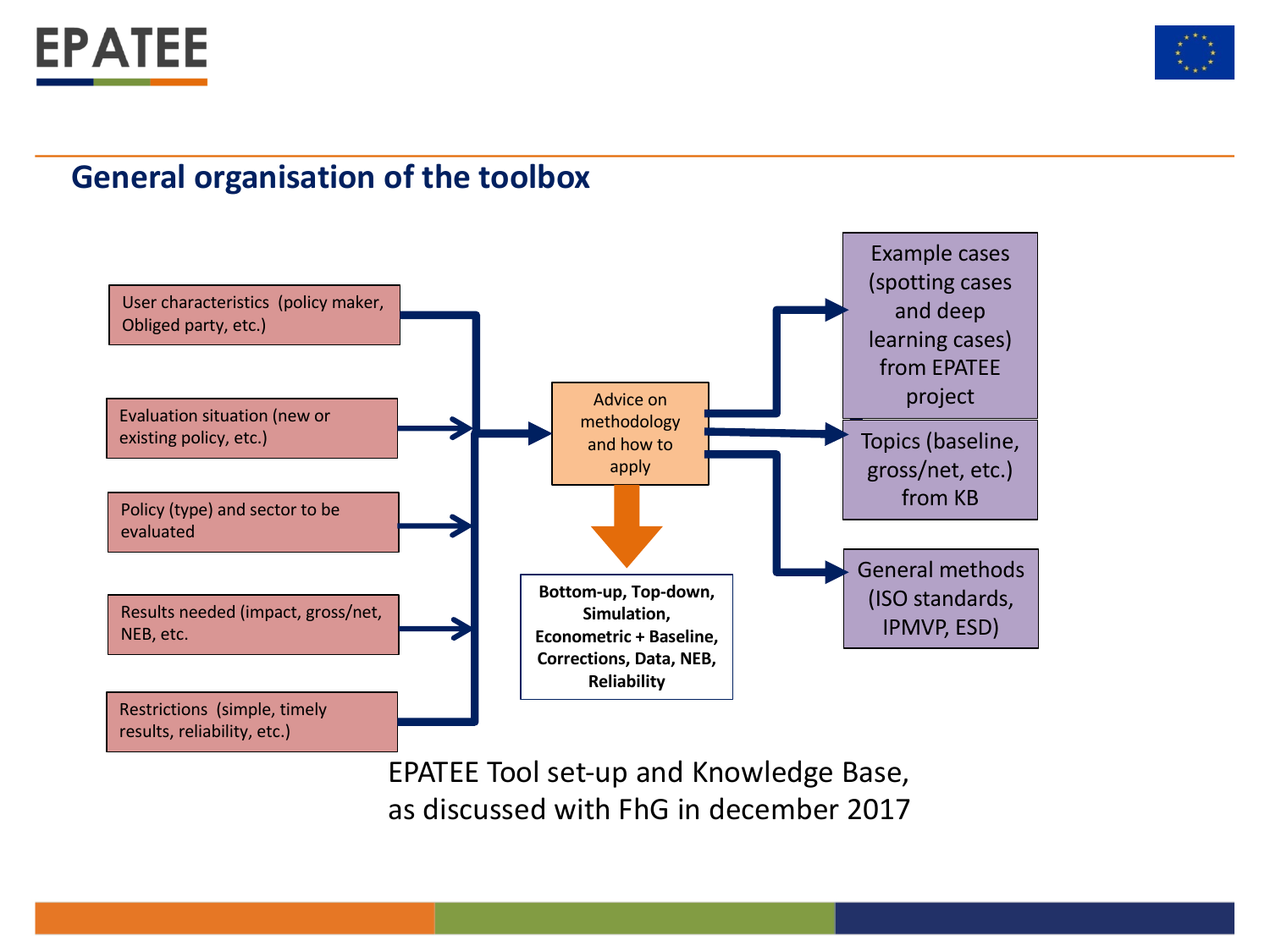



#### Selected list of PSMC's :

Given these criteria the following set of tools for PSMC's is proposed:

- 1. LN Buildings/residential Measurement (PDF 55)
- 2. LN Buildings/residential Deemed savings (PDF 97)
- 3. LN Buildings/non-residential Engineering estimate
- 4. LN HH/Other (appliances) Deemed savings (PDF 16/38)
- 5. LN HH/Other (appliances) Stock modeling
- 6. LI HH/Other (appliances) Deemed savings (PDF 38)
- 7. LI HH/Other (appliances) Measurement (PDF 58, method  $10 > 1$ )
- 8. GS (FT) Buildings/residential Measurement (PDF 20)
- 9. GS (FT) Buildings/residential Deemed savings (PDF 52/102/109)
- 10. GS Buildings/residential Stock modeling (PDF 23)
- 11. GS Buildings/residential Diffusion indicator (PDF 22/73/136)
- 12. GS Buildings/non-residential Subsector energy indicator (PDF 53)
- 13. GS Services-ex-buildings (devices) Deemed savings
- 14. GS (FT)- HH/Other (appliances) Deemed savings (PDF 38/175)
- 15. GS-Buildings/residential Billing analysis (PDF 116/135)
- 16. GS (VA) Industry/specific Engineering estimate (PDF 118)
- 17.  $GS$  Industry/general Unit consumption (PDF 56, method  $4 > 8$ )
- 18.  $GS Agriculture$ ) Subsector energy indicator (PDF 40)
- 19.  $GS Transport/freight Engineering$  estimate
- 20. FT Transport/persons Stock modeling (PDF 147)
- 21. FT (tax)  $-$  All sectors  $-$  Econometric/Regression
- 22. FT (tax) All sectors Econometric/elasticity (PDF 68)
- 23. IE  $-$  HH/Other (appliances)  $-$  Measuring (PDF 108, also PDF 58)
- 24. IE  $-$  Services-ex-buildings  $-$  Billing analysis (PDF 25)
- 25. IE (audit) Industry/general Econometric/regression (PDF 132)
- 26. IE Transport/persons Deemed savings (PDF 111)
- 27. VA Industry/general  $\overline{\phantom{a}}$  Subsector energy indicator (PDF 35, method 10 > 8)
- 28. MB Building/residential Deemed savings (PDF 70, method  $2 > 3$ )
- 29. MB Building/residential Econometric/regression (PDF 51, method  $10 > 9$ )
- 30. MB Industry/general Engineering estimate (PDF 83)

With 10 methods, 8 sectors and 7 policy measures, a total of  $10*8*7=560$  theoretical combinations are possible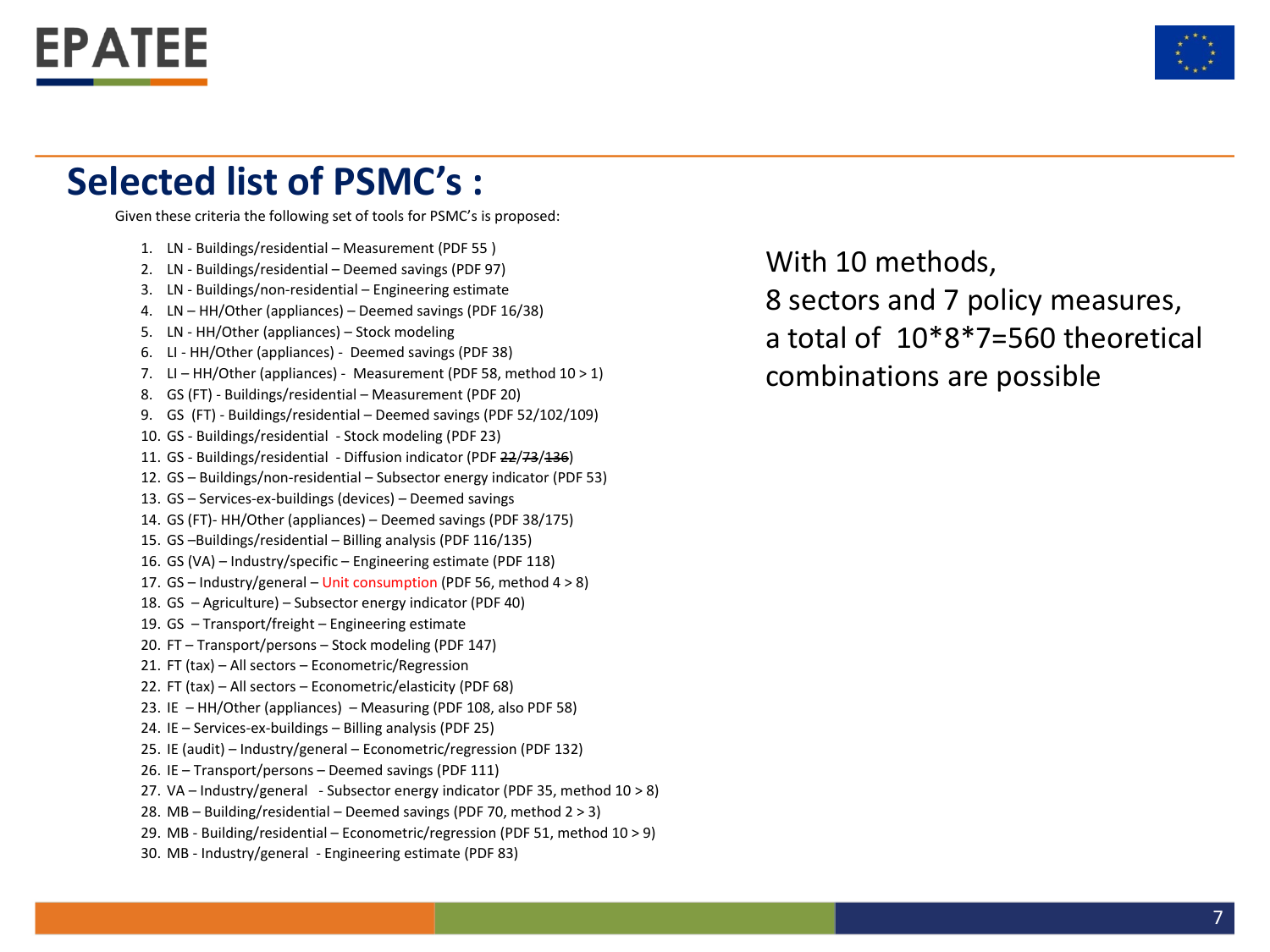



| General<br>principles          | > About evaluation (in general)<br>> Definitions and typologies<br>> Evaluating impacts other than energy savings<br>> Evaluation approaches complementary to impact evaluations |
|--------------------------------|----------------------------------------------------------------------------------------------------------------------------------------------------------------------------------|
| Process of<br>evaluation       | > Why doing evaluations<br>> How to plan and prepare evaluation<br>> Integrating evaluation into the policy cycle                                                                |
| Evaluation<br>methods          | > Overview of evaluation methods and their application in the<br><b>EPATEE Toolbox</b><br>> Guidance per type of evaluation method<br>> How to choose a method or baseline       |
| Cross-cutting<br><i>issues</i> | > Evaluating net energy savings<br>> Linkage between monitoring and verification tools (data<br>collection) and evaluation (complementary analysis)                              |